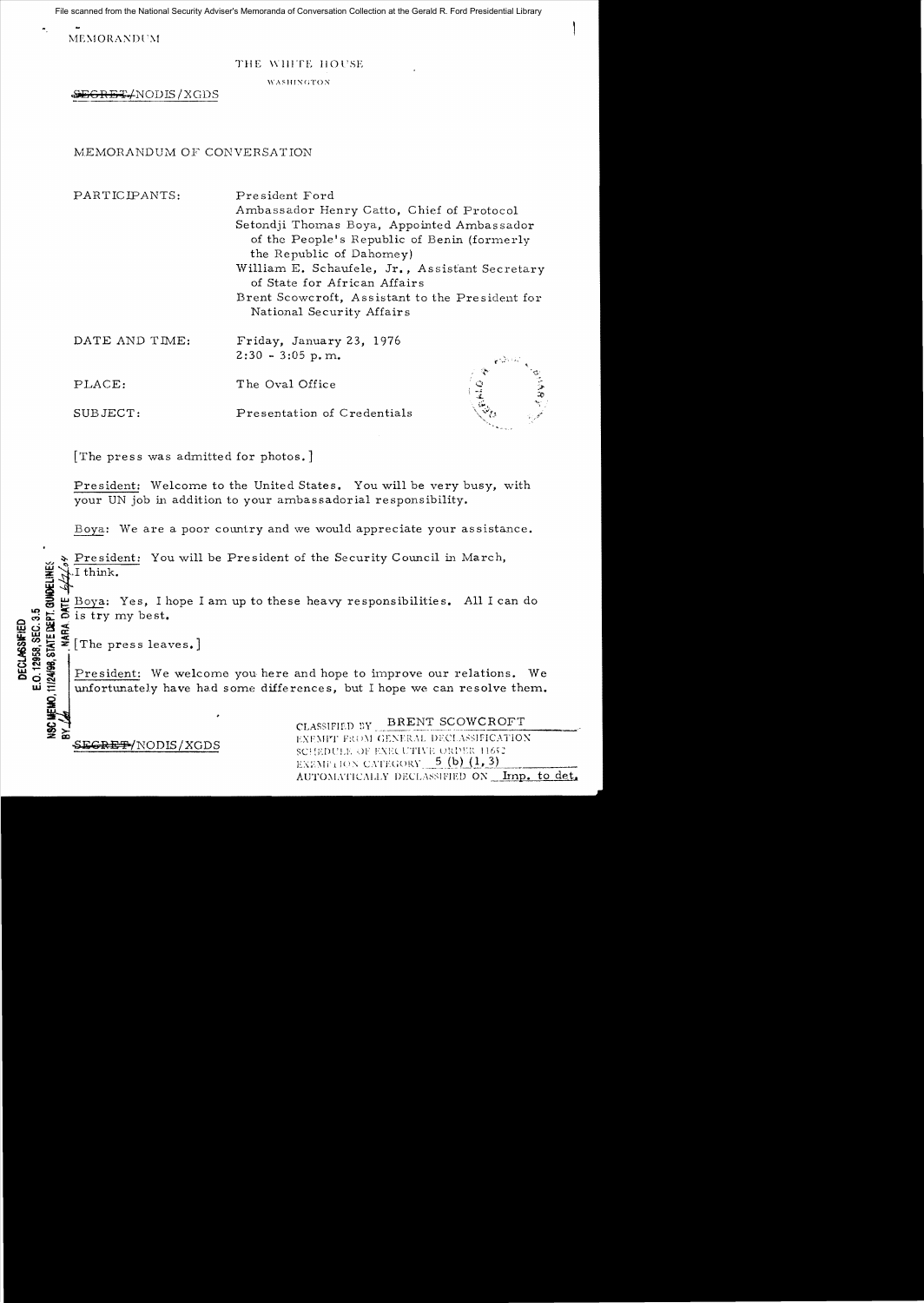## ~/NODIS/XGDS 2.

Boya: We hope through discus sion to be able to resolve them.

President: Have you been to the United States before?

Boya: No, never. I have been to Great Britain and France, but not to the United States.

President: I hope you will have a chance, when you are here, to see much of our country.

Boya: I am impre ssed with what I have seen. The tall buildings and many people in the New York . . .

President: It is a wonderful city but I wouldn't want to live there! The variety of the country is what I find interesting.

Boya: I hear Washington is very pretty in the Spring, with all the flowers.

President: Your country is entirely tropical?

Boya: Yes. We have only two seasons -- rainy and dry.



SEGRET / NODIS / XGDS.